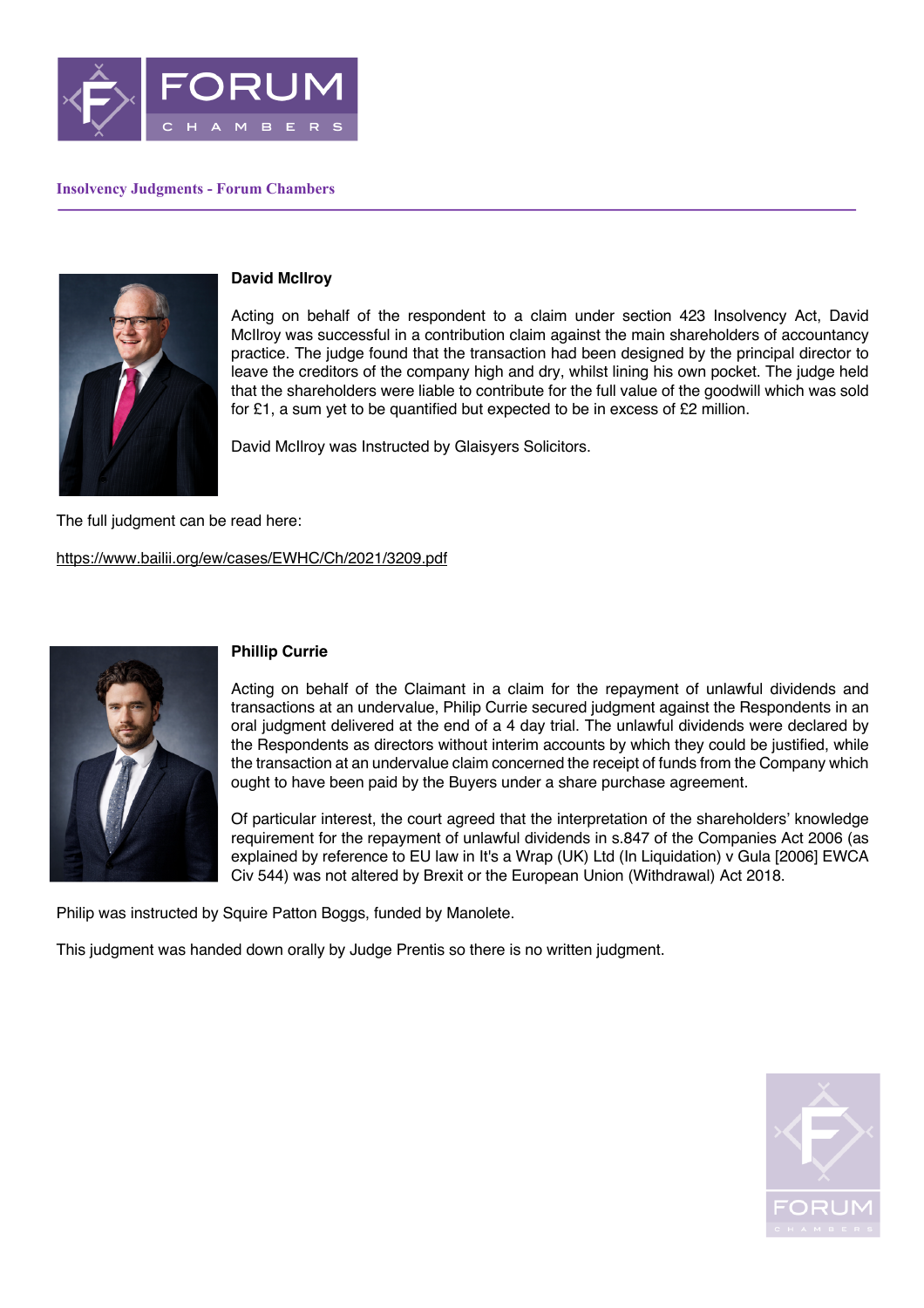## **Darragh Connell**



Darragh Connell instructed by Howes Percival LLP recently acted for the applicant joint liquidators in the 3-day trial of *AFM (1932) Limited & Ors v Belisco Estates Ltd* **[2021] EWHC 3460 (Ch)**. Judgment was handed down on 21 December 2021.

In the course of the trial, the Insolvency and Companies Court was required to consider a complex web of transactions involving a construction company, AFM (1932) Limited ("**AFM**"), which had entered compulsory liquidation on 17 June 2014. Prior to its liquidation, it was found that AFM had discharged liabilities of a BVI registered company for construction works carried out at a

sizeable property in Essex without receiving any payment in return.

The Respondent at trial, Belisco Estates Limited ("**Belisco**"), relied *inter alia* upon two agreements entered in 2010 and 2013 by AFM (1932) Limited with a Dubai-registered entity known as Woodbridge Limited which had become a 44.5% shareholder of AFM on 8 May 2013. Further or alternatively, Belisco sought to set off payments made by it and on its behalf to third parties purportedly to discharge liabilities of AFM.

In handing down judgment, Insolvency and Companies Court Judge Jones repeatedly drew an analogy between the evidence at trial and one of the themes of The Great Gatsby that '*nothing is as it seems*' as follows:

"*Mr Connell, counsel instructed on behalf of the Applicants (to be individually referred to as "AFM" and "the Liquidators"), opened this case with reference to "The Great Gatsby". Whilst he had in mind Gatsby's mansion, one of its themes is that nothing is as it seems. It is a theme which applies to this case. Mr Connell identified a key point for the claim as the fact that at no stage had the First Respondent ("BEL"), a BVI registered company and the owner of "Greenacres", a property in Essex ("the Property"), paid AFM for or in connection with the building works carried out there during 2013 and 2014*…"

The court rejected the defence argument that Belisco could rely upon the 2010 and 2013 agreements entered by Woodbridge Limited to defeat the application:

"*… there was no consideration for AFM's obligation to pay £250,000. Insofar as it is submitted that the £100,000 loan was included in that amount to provide consideration, that liability to repay already existed. The 2013 Agreement is not binding upon AFM as a result*."

The court also rejected Belisco's argument that it was entitled to set off payments made by it or on its behalf purportedly to discharge liabilities of AFM. First, it was found that AFM would have been entitled to reimbursement of the sums it had paid for works done at Belisco's property. Secondly, even if AFM has not been entitled to reimbursement, any payment of a third party creditor of AFM would simply result in Belisco standing in the shoes of the third party creditor rather than the "mutual dealings" required by Rule 14.25 of the Insolvency Rules 2016.

Ultimately, the court concluded that the evidence established that, subject to certain assumptions as to quantum, a debt was owed by Belisco to AFM:

"*… the evidence before me has established a debt owed by BEL to AFM in the sum of £361,528.95 based upon the assumptions of proof identified in paragraphs 48-49 above. Those assumptions may yet be challenged*  within the context of an account, as previously explained. There is, however, no set off in reliance upon the *2013 Agreement. The £250,000 set off raised by BEL must fail for want of consideration. Subject to the assumptions summarised at paragraph 93 above being challenged upon an account, the set off claimed as a result of the payments to Watergates and Unidig by BEL itself and by Mr Dockerill and his companies also fails because all that has happened is that BEL has paid what are ultimately its own liabilities*."

The insolvency application was advanced at trial primarily on the basis of section 238 of the Insolvency Act 1986 with an alternative claim in knowing receipt. The court concluded that the relevant sums were due to AFM from Belisco by way of a debt claim which, subject to pleading points and the potential payment of an issue fee for a Part 7 claim, negated reliance upon section 238.